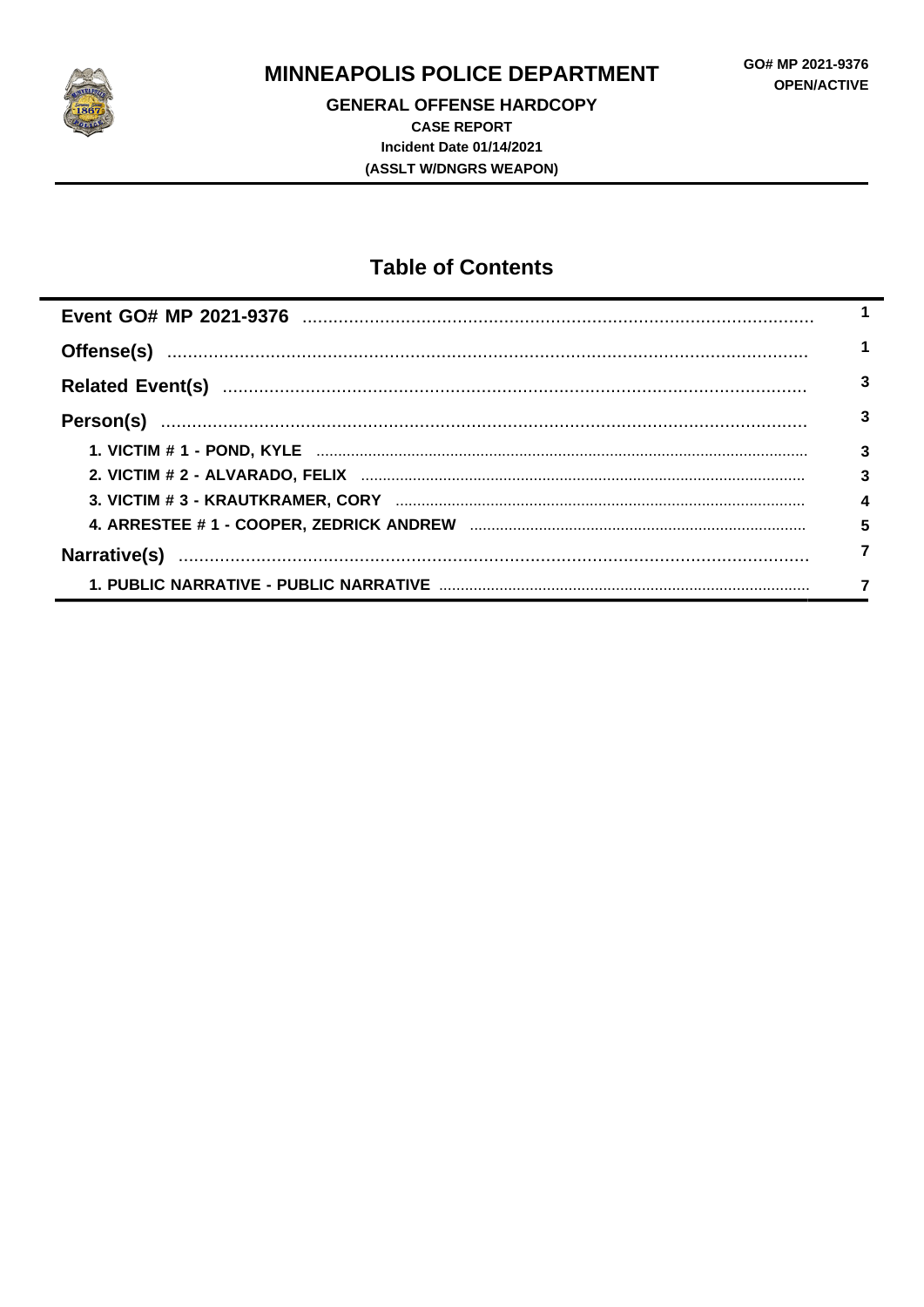

# **GENERAL OFFENSE HARDCOPY CASE REPORT**

**Incident Date 01/14/2021 (ASSLT W/DNGRS WEAPON)**

**General Offense Information**

| <b>Operational Status OPEN/ACTIVE</b>         |
|-----------------------------------------------|
| Reported On JAN-14-2021 (THU.) 1700           |
| Occurred On JAN-14-2021 (THU.) 0823           |
| Approved On JAN-14-2021 (THU.)                |
| Approved By 0998 - CARLSON, TROY              |
| Report Submitted 5754 - PLUNKETT, RICKY       |
| Org Unit PCT 4 DAYWATCH                       |
| Address VINCENT AVE N / DOWLING AVE<br>N      |
| <b>Municipality MINNEAPOLIS</b>               |
| <b>County HENNEPIN</b>                        |
| Precinct 4 Sector 3 Neighborhood 3            |
| Felony/ FELONY                                |
|                                               |
| <b>Family Violence NO</b>                     |
| Cargo Theft NO                                |
|                                               |
| Is There Video Of YES                         |
| Type Of Video BODY WORN CAMERA, IN CAR CAMERA |
|                                               |
|                                               |
|                                               |

**Remarks**

**P Number**

# **Offenses (Completed/Attempted)**

|                               | <b>Offense # 1 ASLT2-0 ASSLT W/DNGRS WEAPON - COMPLETED</b>         |
|-------------------------------|---------------------------------------------------------------------|
|                               | Location STREET/SIDEWALK/ALLEY/ROAD/HIGHWAY                         |
| <b>Suspected Of Using N/A</b> |                                                                     |
|                               | Criminal Activity NONE/UNKNOWN GANG INVOLVEMENT                     |
|                               | <b>Weapon Type AUTOMATIC RIFLE</b>                                  |
|                               | <b>Bias</b> NONE (NO BIAS)                                          |
|                               |                                                                     |
|                               | <b>Offense # 2 WEAP-2 CARRY BB GUN/RIFLE/SHOTGUN IN - COMPLETED</b> |
|                               | Location STREET/SIDEWALK/ALLEY/ROAD/HIGHWAY                         |
| <b>Suspected Of Using N/A</b> |                                                                     |
|                               |                                                                     |
|                               | Criminal Activity POSSESSING / CONCEALING                           |
|                               | <b>Weapon Type AUTOMATIC RIFLE</b>                                  |
|                               | <b>Bias</b> NONE (NO BIAS)                                          |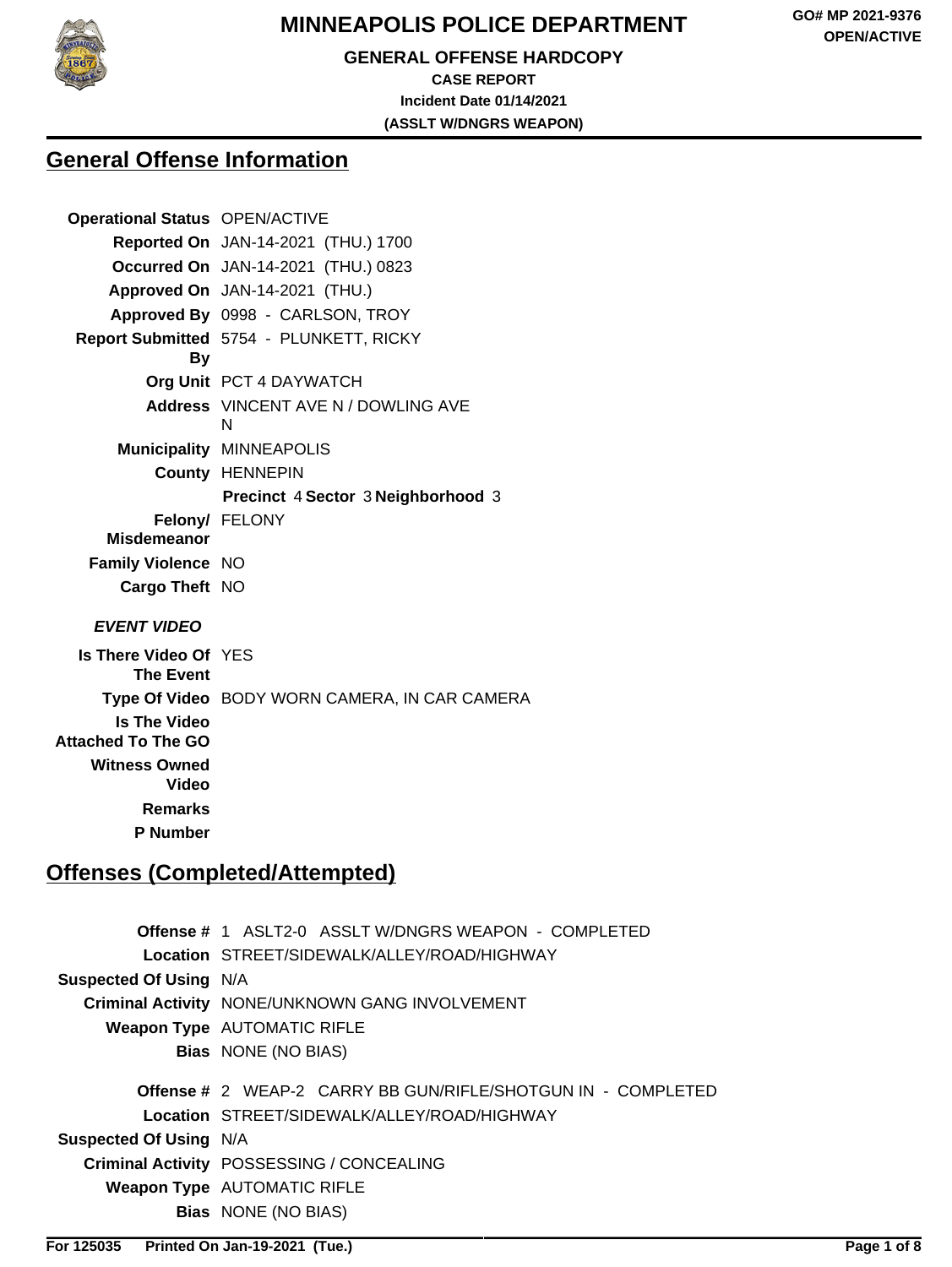#### **GENERAL OFFENSE HARDCOPY**

#### **CASE REPORT Incident Date 01/14/2021 (ASSLT W/DNGRS WEAPON)**

|                               | Offense # 3 FLEE-0 FLEE POLICE IN MV - COMPLETED                                                          |  |  |
|-------------------------------|-----------------------------------------------------------------------------------------------------------|--|--|
|                               | Location STREET/SIDEWALK/ALLEY/ROAD/HIGHWAY                                                               |  |  |
| <b>Suspected Of Using N/A</b> |                                                                                                           |  |  |
|                               | <b>Bias</b> NONE (NO BIAS)                                                                                |  |  |
| <b>Suspected Of Using N/A</b> | <b>Offense # 4 FORCE-0 USE OF FORCE - COMPLETED</b><br><b>Location STREET/SIDEWALK/ALLEY/ROAD/HIGHWAY</b> |  |  |
|                               | <b>Bias</b> NONE (NO BIAS)                                                                                |  |  |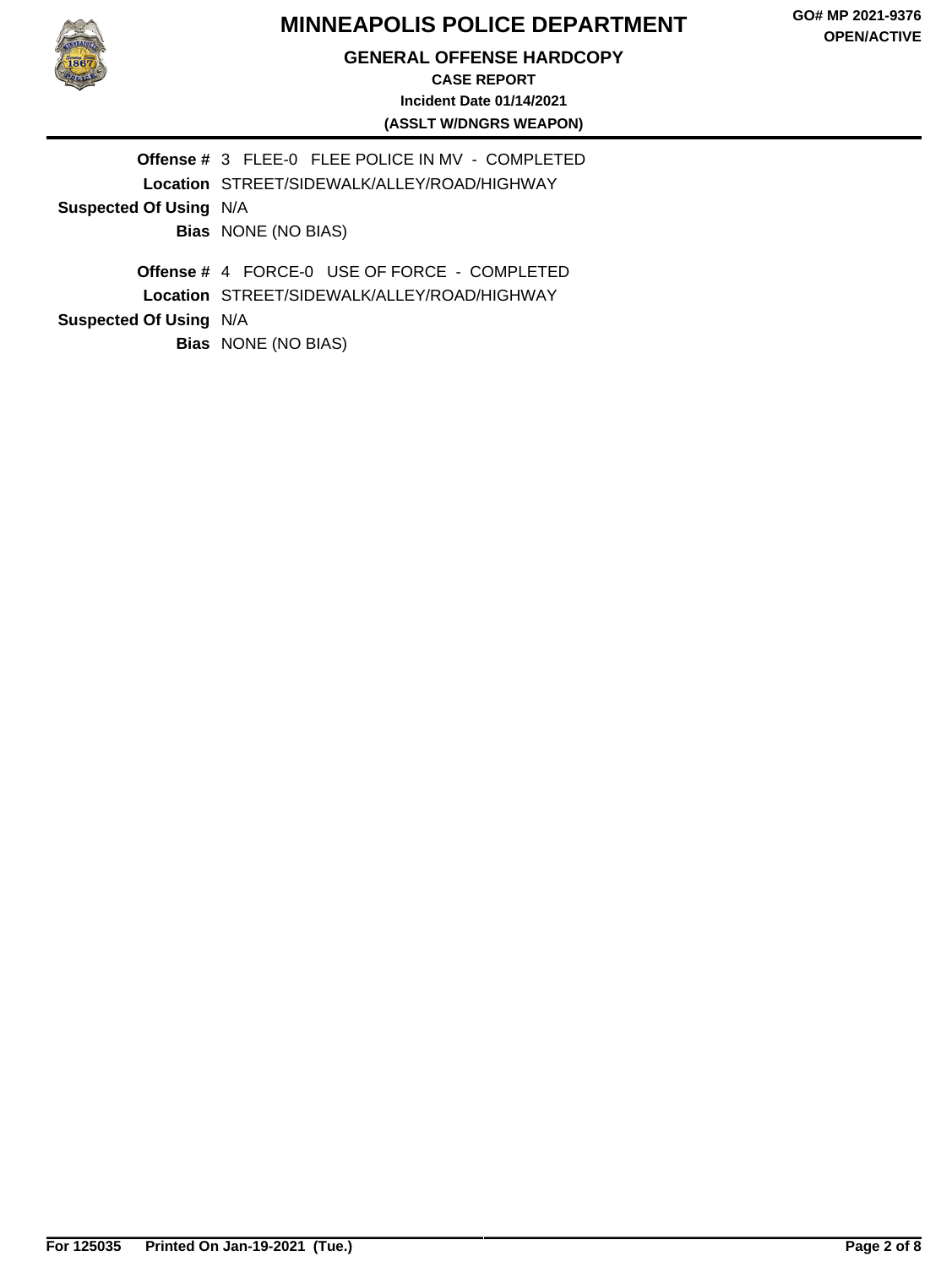

# **Related Event(s)**

- **1. CP MP2021-9376**
- **2. AB MP2021-177**

# **Person(s)**

**1. VICTIM # 1 - POND, KYLE**

## **CASE SPECIFIC INFORMATION**

**Sex Race Address** 1925 PLYMOUTH AVE N **Municipality** MINNEAPOLIS **State** MINNESOTA **ZIP Code** 55411

### **PERSON PARTICULARS**

**Occupation** POLICE OFFICER

## **LINKAGE FACTORS**

|                                           | Age Range 0 - UNKNOWN                              |
|-------------------------------------------|----------------------------------------------------|
| <b>Aggravated Assault/ ASSAULT ON LAW</b> |                                                    |
|                                           | Homicide ENFORCEMENT OFFICER                       |
| <b>Type Of Injury NO INJURY</b>           |                                                    |
|                                           | Victim Of ASLT2-0 ASSLT W/DNGRS WEAPON - COMPLETED |

#### **RELATIONSHIP(S) BETWEEN VICTIM TO OFFENDER(S)**

| Relationship VICTIM WAS STRANGER                        |
|---------------------------------------------------------|
| Offender's Name COOPER, ZEDRICK A (DOB:<br>NOV-28-1984) |

**Offender's Role** ARRESTEE #1

## **2. VICTIM # 2 - ALVARADO, FELIX**

## **CASE SPECIFIC INFORMATION**

**Sex Race Address** 1925 PLYMOUTH AVE N **Municipality** MINNEAPOLIS **State** MINNESOTA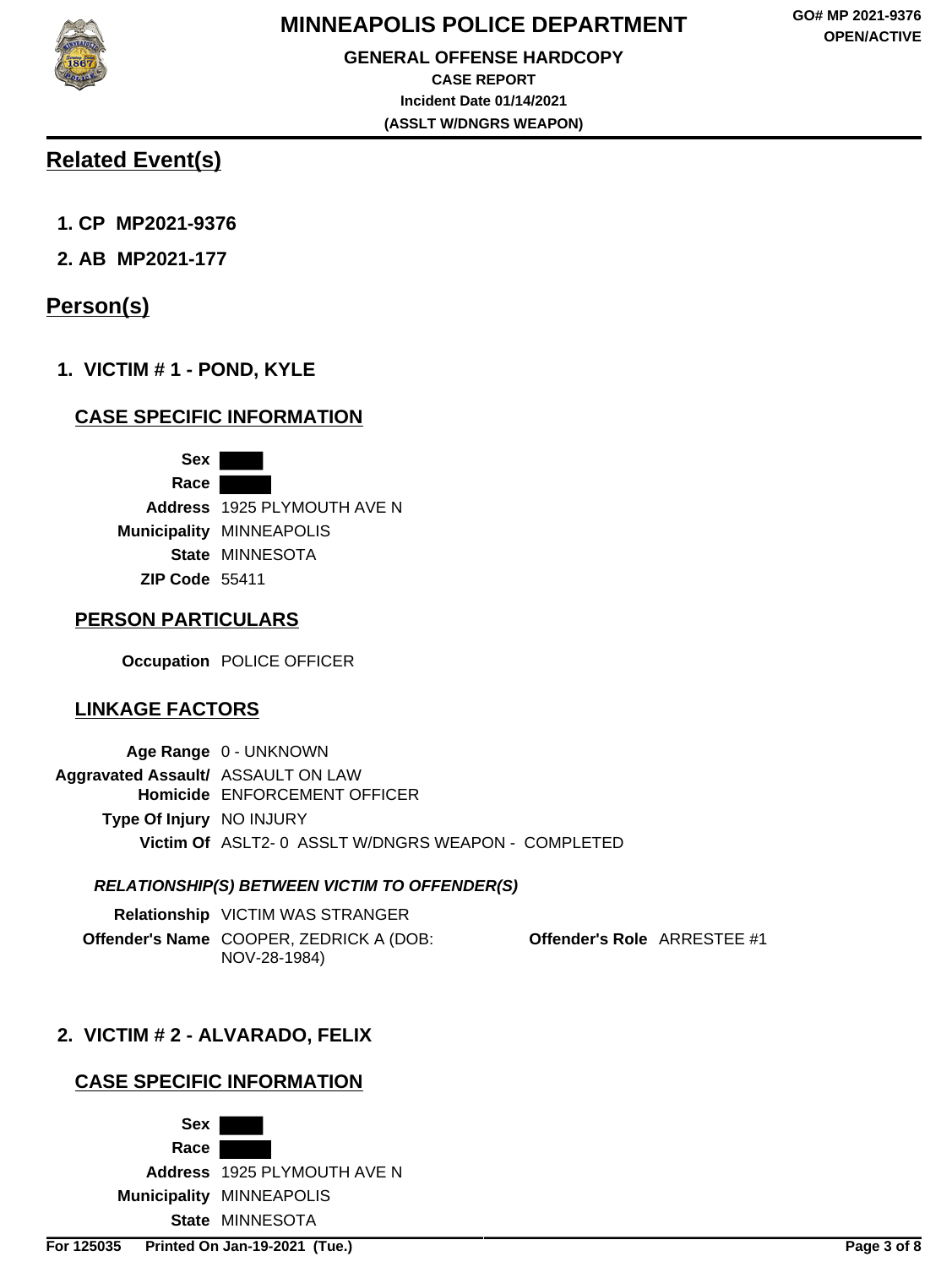#### **GENERAL OFFENSE HARDCOPY**

**CASE REPORT Incident Date 01/14/2021**

**(ASSLT W/DNGRS WEAPON)**

**ZIP Code** 55411

## **LINKAGE FACTORS**

**Age Range** 0 - UNKNOWN **Aggravated Assault/** ASSAULT ON LAW **Homicide** ENFORCEMENT OFFICER **Type Of Injury** NO INJURY **Victim Of** ASLT2- 0 ASSLT W/DNGRS WEAPON - COMPLETED

#### **RELATIONSHIP(S) BETWEEN VICTIM TO OFFENDER(S)**

**Relationship** VICTIM WAS STRANGER **Offender's Name** COOPER, ZEDRICK A (DOB: NOV-28-1984)

**Offender's Role** ARRESTEE #1

### **3. VICTIM # 3 - KRAUTKRAMER, CORY**

#### **CASE SPECIFIC INFORMATION**

**Sex Race Address** 1925 PLYMOUTH AVE N **Municipality** MINNEAPOLIS **State** MINNESOTA **ZIP Code** 55411

### **LINKAGE FACTORS**

**Age Range** 0 - UNKNOWN **Aggravated Assault/** ASSAULT ON LAW **Homicide** ENFORCEMENT OFFICER **Type Of Injury** NO INJURY **Victim Of** ASLT2- 0 ASSLT W/DNGRS WEAPON - COMPLETED

#### **RELATIONSHIP(S) BETWEEN VICTIM TO OFFENDER(S)**

**Relationship** VICTIM WAS STRANGER **Offender's Name** COOPER, ZEDRICK A (DOB: NOV-28-1984) **Offender's Role** ARRESTEE #1



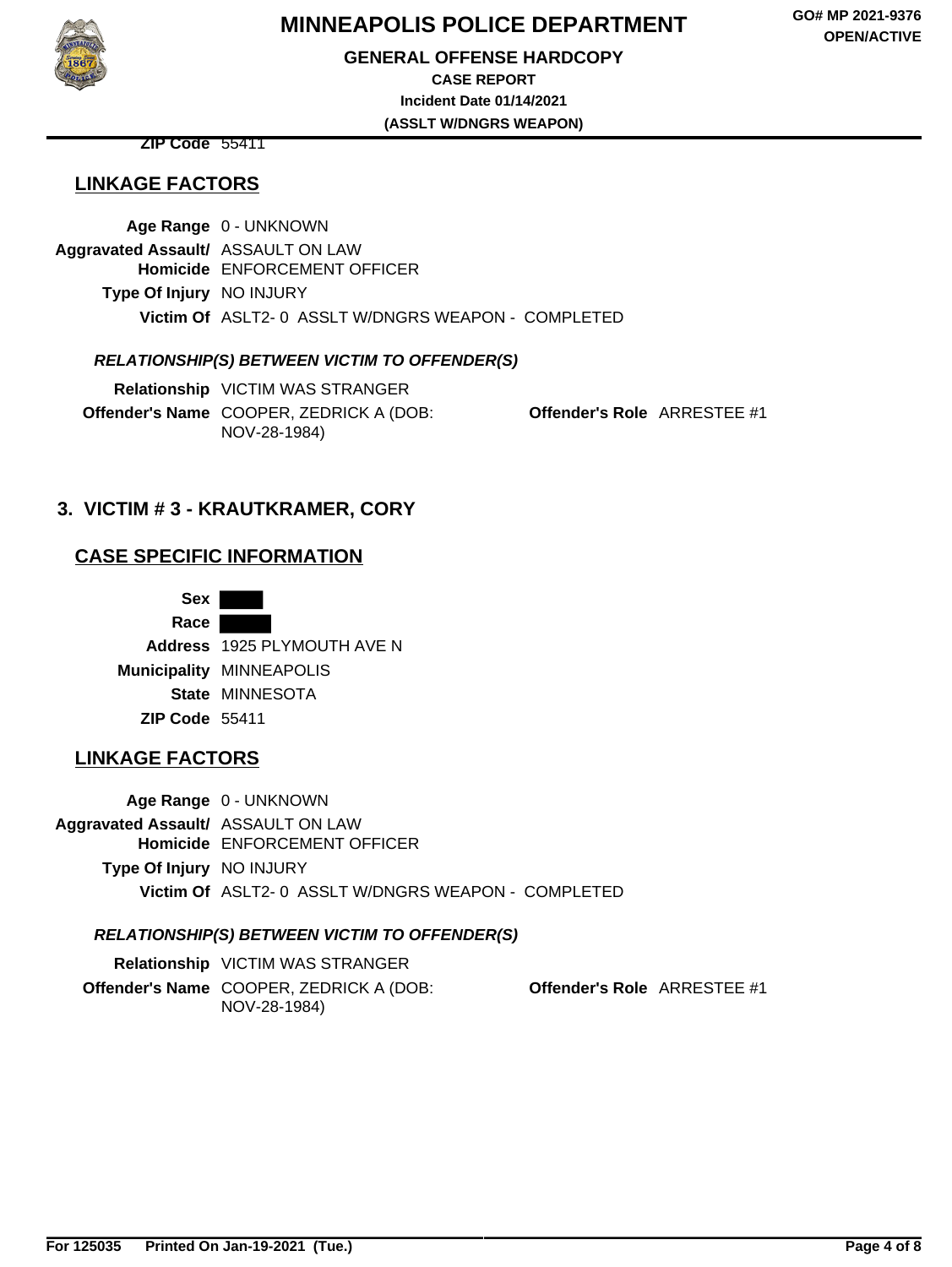

#### **GENERAL OFFENSE HARDCOPY**

**CASE REPORT Incident Date 01/14/2021 (ASSLT W/DNGRS WEAPON)**

### **4. ARRESTEE # 1 - COOPER, ZEDRICK ANDREW**





## **CASE SPECIFIC INFORMATION**

|                       | Sex MAIF                        |
|-----------------------|---------------------------------|
|                       | Race BLACK                      |
|                       | Date Of Birth NOV-28-1984       |
|                       | Address 3019 EMERSON AVE N      |
|                       | <b>Municipality MINNEAPOLIS</b> |
|                       | State MINNESOTA                 |
| <b>ZIP Code 55411</b> |                                 |
| HOME                  |                                 |
| <b>CELLULAR</b>       |                                 |
|                       |                                 |

#### **BCA ECHARGING**

**BCA ECharging ID** 6064724 **HCAO Case Number** 21A00545

#### **PERSON PARTICULARS**

**DL# Occupation** UNEMPLOYED **Ethnicity** UNKNOWN **Language(s) Spoken** ENGLISH **Height** 5'05 **Weight** 199 LBS. **Eye Color** BROWN **Hair Color** BLACK **Hair Style** BRAIDED **Facial Hair Color** BLACK **Facial Hair Type** GOATEE

**Build** STOCKY **Complexion** LIGHT BROWN

#### **MASTER NAME INDEX REFERENCE / MNI**

**Name** COOPER , ZEDRICK ANDREW **Sex** MALE **Race** BLACK **Date Of Birth** NOV-28-1984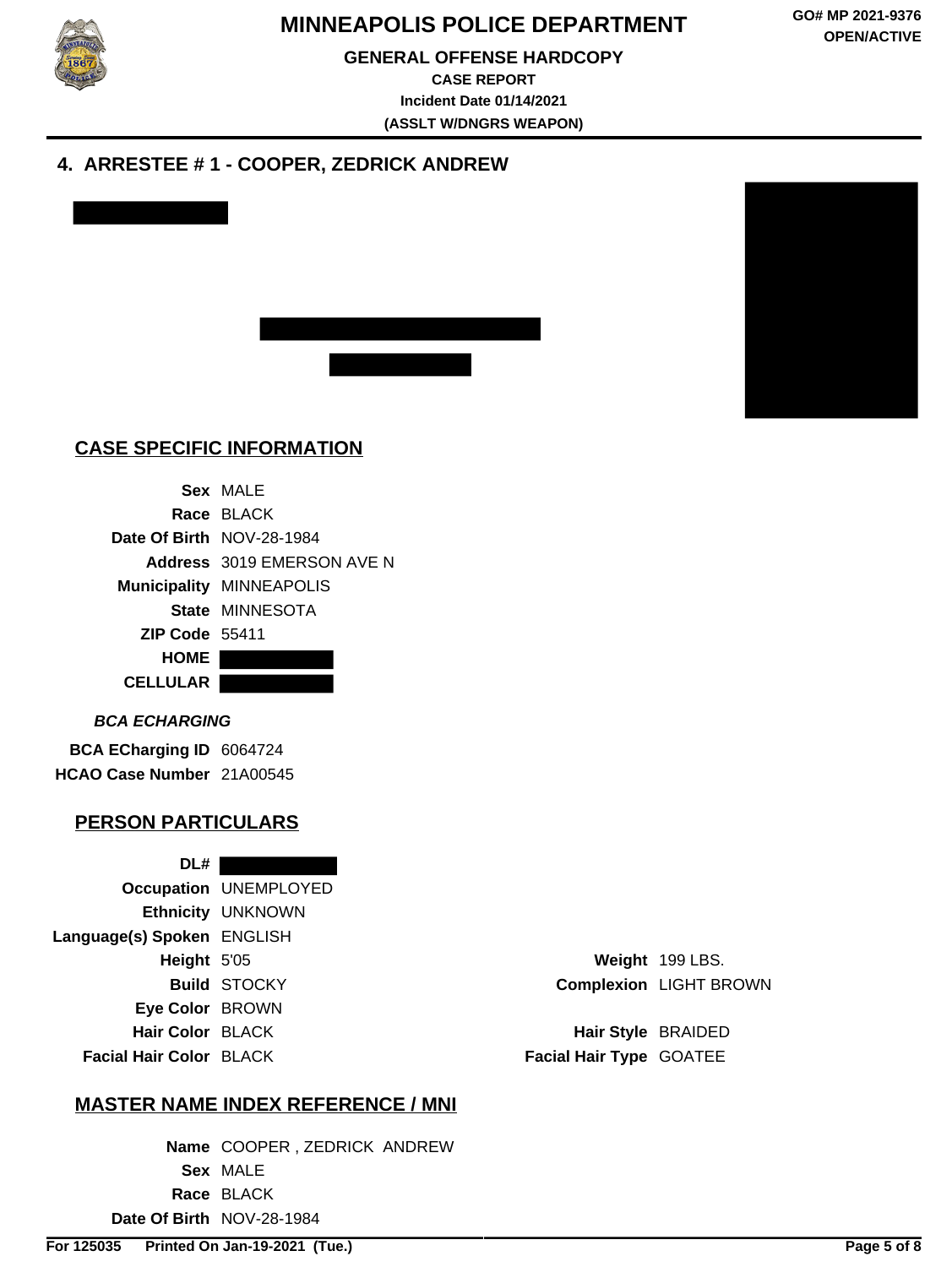

## **GENERAL OFFENSE HARDCOPY**

**GO# MP 2021-9376 OPEN/ACTIVE**

**CASE REPORT Incident Date 01/14/2021 (ASSLT W/DNGRS WEAPON)**

**Ethnicity** UNKNOWN **Address** 3019 EMERSON AVE N **Municipality** MINNEAPOLIS **State** MINNESOTA **County** HENNEPIN **ZIP Code** 55411

#### **PHONE NUMBERS**

**HOME OTHER/UNKNOWN CELLULAR**



#### **CHARGE SUMMARY**

#### **CHARGE # 1**

**Offense Date** JAN-14-2021 (THU.) 0830 **Offense** ASSAULT-2ND DEGREE - COMPLETED **Charge Statute** F 609.222 **Domestic Violence** NO

## **LINKAGE FACTORS**

**Resident Status** RESIDENT **Age Range** K - 30-49 YEARS **Access To Firearm** YES **Armed Stats** ARMED AT TIME OF ARREST **Armed With** AUTOMATIC RIFLE / HANDGUN **Offense** ASLT2- 0 ASSLT W/DNGRS WEAPON - COMPLETED **Arrest Date** JAN-14-2021 (THU.) **Arrest Type** ON VIEW ARREST (LOCAL ARREST NO WARRANT)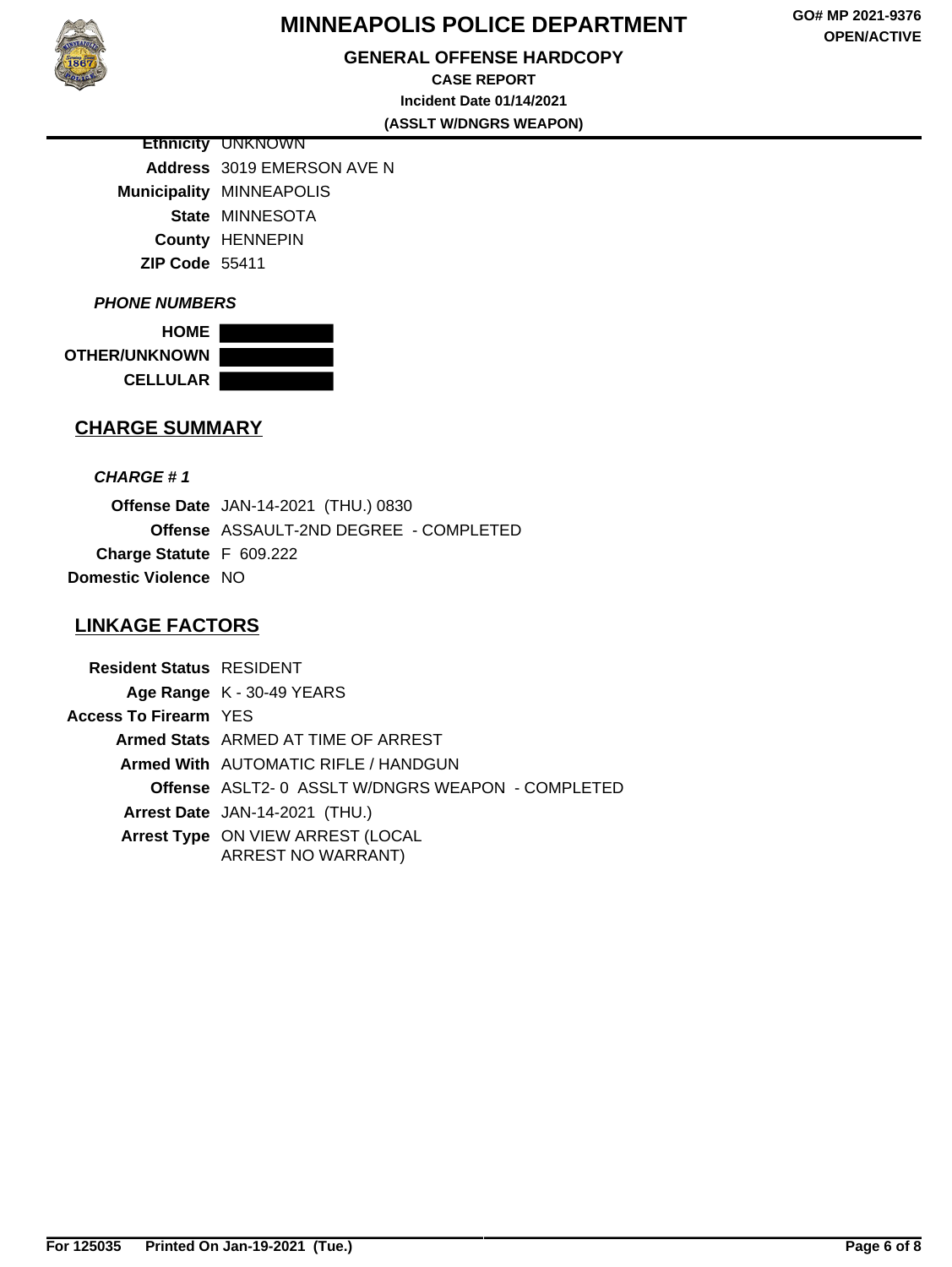

**GENERAL OFFENSE HARDCOPY CASE REPORT Incident Date 01/14/2021 (ASSLT W/DNGRS WEAPON)**

# **Narrative Text Page(s)**

## **Narrative Text**

**Type** PUBLIC NARRATIVE **Subject** PUBLIC NARRATIVE **Author** 118044 - ELDER, JOHN **Related Date** Jan-14-2021

On January 14, 2021 at 8:22 am, Minneapolis Police personnel from the 4th precinct and SWAT responded to the area of Logan Avenue North and Lowry Avenue North on a report of a gun pointing incident. Within a minute, the suspect and vehicle were located. Officers attempted to pull the vehicle over but the driver refused to stop.

The suspect vehicle crashed at the intersection of Dowling and Vincent Avenue North. At that location, gunfire was exchanged between the suspect and officers. The shooting stopped, and when safe to do so, officers deployed less lethal munitions. The suspect was taken into custody and transported to an area hospital with non-life-threatening injuries. No officers were physically injured during this incident. The suspect utilized a handgun and officers utilized their duty sidearms. The non-lethal force included bean bag and 40mm rubber rounds.

The suspect is being held on Probable Cause 2nd Degree Assault.

The scene was secured, and the BCA has been called in to handle this investigation. The MPD is cooperating fully in this investigation.